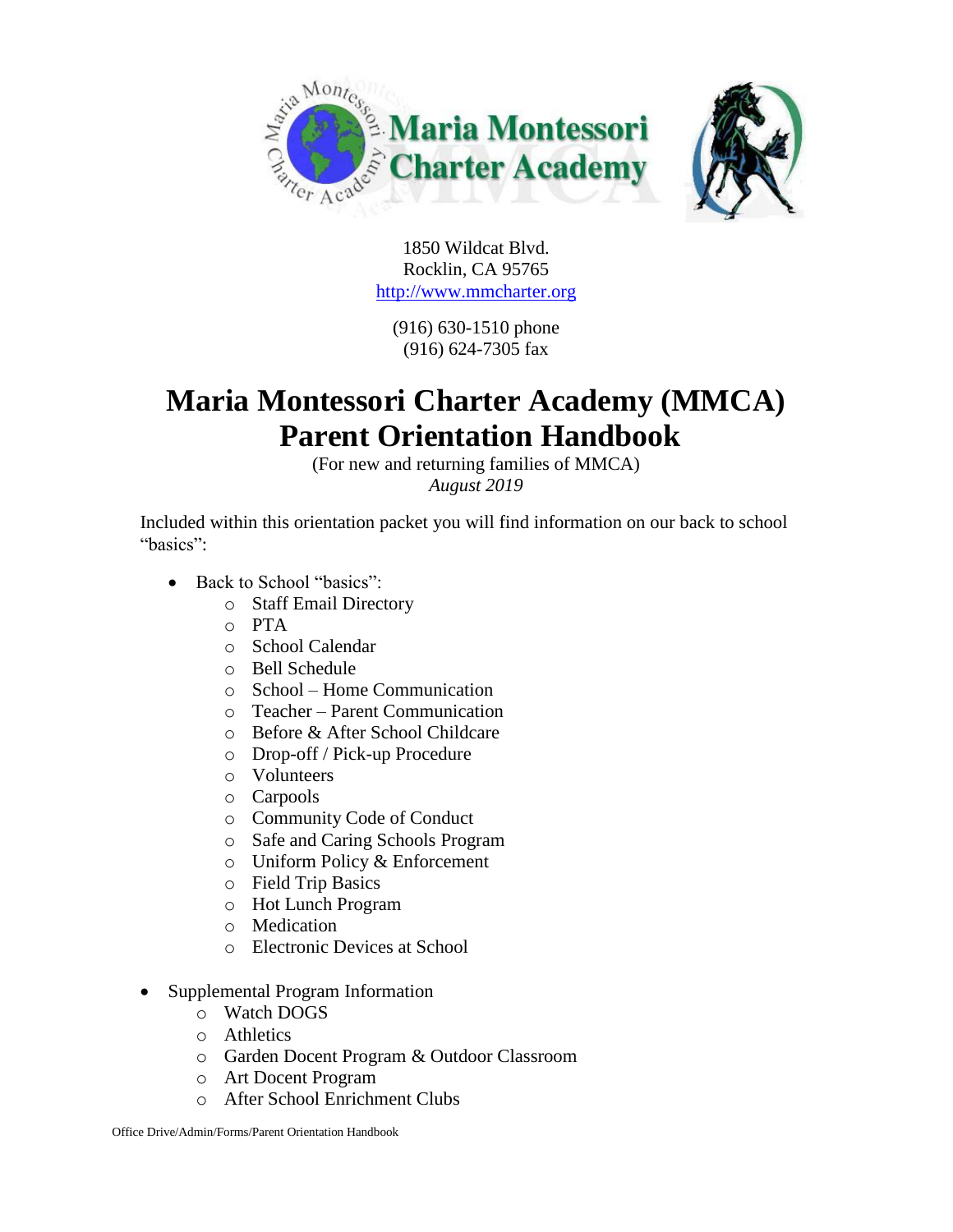August 2019

Dear MMCA Families,

Welcome to the 2019-2020 school year! On behalf of MMCA, we are excited to get under way, and are looking forward to meeting all of our new families at our "New Parent Information Night" on Thursday, August 22<sup>nd</sup> at 6:00 p.m. Back to School Night follows from 6:30-7:30 p.m..

Should you have any questions about the contents of this packet, please feel free to contact me at **brent@mmcharter.org**.

#### **Back to school basics:**

The following "back to school basics" is intended as a summary of the basic "nuts and bolts" of the operations of the school. While this should be quite informative for our new families, it should also serve as good reminders for our existing families as well.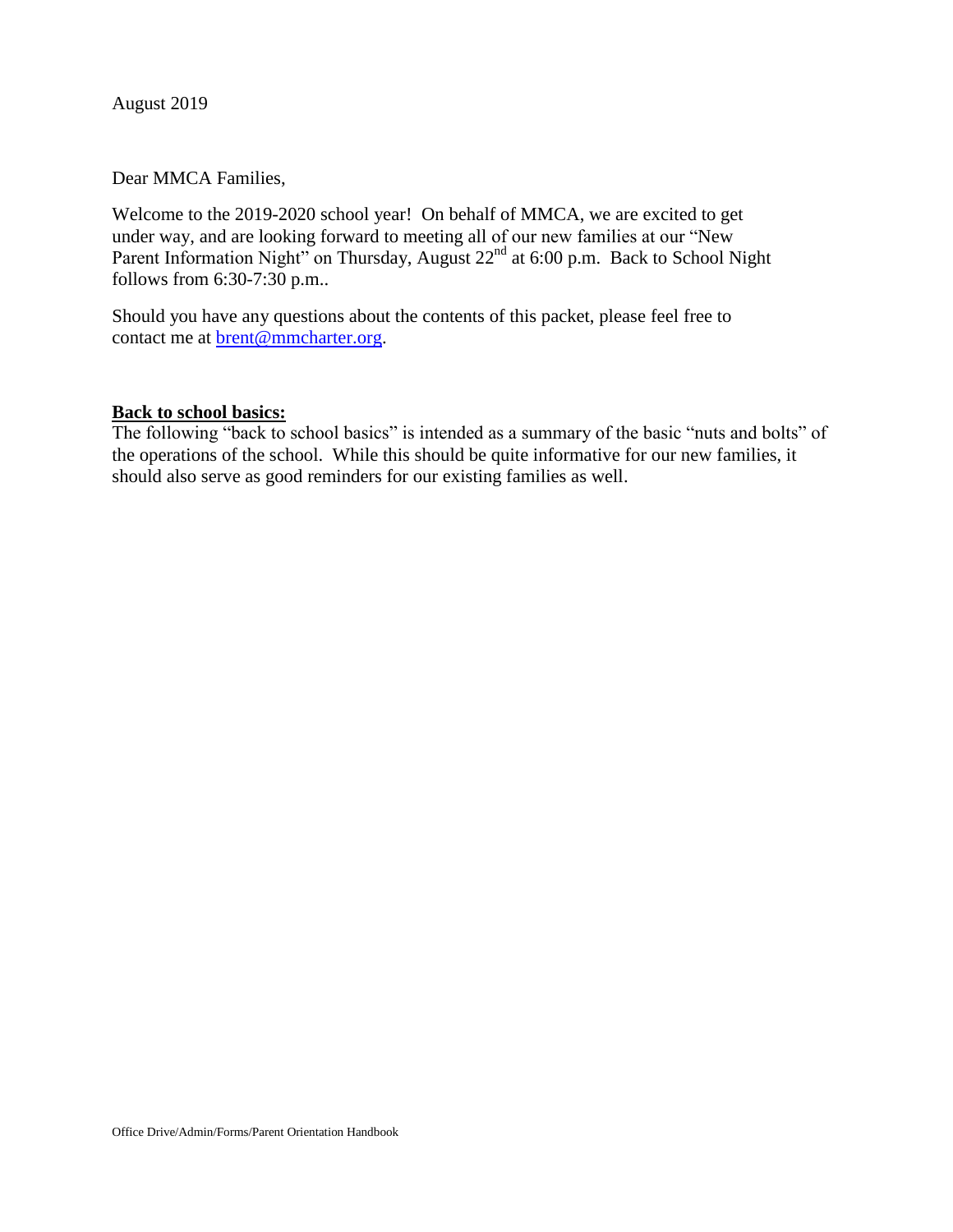# 2019-2020 Staff Contacts

| <b>Executive Director</b>                                                                                                                                       | Mr. Brent Boothby, brent@mmcharter.org                                                                                                                                                                                                                                                                            |
|-----------------------------------------------------------------------------------------------------------------------------------------------------------------|-------------------------------------------------------------------------------------------------------------------------------------------------------------------------------------------------------------------------------------------------------------------------------------------------------------------|
| <b>Teaching Staff</b><br>Children's House (pre-k)                                                                                                               | Mrs. Stefanie Baldonade, sbaldonade@mmcharter.org<br>Mrs. Melissa McKinnon, mmckinnon@mmcharter.org<br>Mrs. Yoko McClure, ymcclure@mmcharter.org                                                                                                                                                                  |
| Yellow Room $(K-1)$                                                                                                                                             | Mrs. Carol Royal, croyal@mmcharter.org<br>Mrs. Saisha Medeiros, smedeiros@mmcharter.org                                                                                                                                                                                                                           |
| Purple Room (K-1)                                                                                                                                               | Mrs. Michelle Kelley, mkelley@mmcharter.org<br>Mrs. Kristen Weiss, kweiss@mmcharter.org                                                                                                                                                                                                                           |
| $Red Room (2-3)$                                                                                                                                                | Mrs. Codi Wibbenhorst, cwibbenhorst@mmcharter.org<br>Mrs. Jill Wallace, jwallace@mmcharter.org                                                                                                                                                                                                                    |
| Blue Room $(2-3)$                                                                                                                                               | Mrs. Darlene Harper, dharper@mmcharter.org<br>Mrs. Becky Schmich, bschmich@mmcharter.org                                                                                                                                                                                                                          |
| Aqua Room (4-5)                                                                                                                                                 | Mrs. Teresa Halbert, thalbert@mmcharter.org<br>Mrs. Kristy Mitchell, kmitchell@mmcharter.org                                                                                                                                                                                                                      |
| Coral Room (4-5)                                                                                                                                                | Mrs. Chrystee Boothby, <i>chrystee@mmcharter.org</i><br>Mrs. Laura Crouch, <b>lcrouch@mmcharter.org</b>                                                                                                                                                                                                           |
| Orange Room (6)                                                                                                                                                 | Mrs. Julie Cohodes, johodes@mmcharter.org<br>Mrs. Adrienne Garcia, agarcia@mmcharter.org                                                                                                                                                                                                                          |
| Green Room $1(7-8)$                                                                                                                                             | Mrs. Emily Jennings, ejennings@mmcharter.org<br>Ms. Sarah Oslick, soslick@mmcharter.org                                                                                                                                                                                                                           |
| Green Room 2 (7-8)                                                                                                                                              | Ms. Hannah Guy, hannahg@mmcharter.org<br>Mrs. Alison Watkins, awatkins@mmcharter.org                                                                                                                                                                                                                              |
| <b>Support Staff</b><br><b>Business Manager</b><br>Secretary/Office Manager<br>Webmaster                                                                        | Ms. Denise Thorman, dthorman@mmcharter.org<br>Mrs. Cynthia Brown, cbrown@mmcharter.org<br>Mrs. Tamara Fernandes, <i>tfernandes@mmcharter.org</i>                                                                                                                                                                  |
| <b>School Custodians</b>                                                                                                                                        | Mr. Jason Mikels, jasonm@mmcharter.org<br>Mr. Jason Mitchell, jmitchell@mmcharter.org                                                                                                                                                                                                                             |
| <b>Intervention Teacher</b><br><b>RSP</b> Teacher<br><b>Speech Teacher</b><br><b>School Psychologist</b><br><b>Occupational Therapist</b><br><b>Adaptive PE</b> | Mrs. Jennifer Solinsky, jsolinsky@mmcharter.org<br>Ms. Carrie Kurpershoek, ckurpershoek@mmcharter.org<br>Ms. Stephanie Catalano, scatalano@schoolstepsinc.com<br>Ms. Coralie Wegner, cwegner@schoolstepsinc.com<br>Ms. Rachel Norton, Rachel@babystepstherapy.com<br>Mr. Mike Jensen, mjensen@placercoe.k12.ca.us |
| Before/After Care Program<br><b>And/Or Lunch Supervision</b>                                                                                                    | Mr. Ray Baldonade, rbaldonade@mmcharter.org<br>Mrs. Shelley Houdesheldt, shoudesheldt@mmcharter.org<br>Mrs. Natalie Aldridge<br>Ms. Kelly Masters<br><b>TBD</b>                                                                                                                                                   |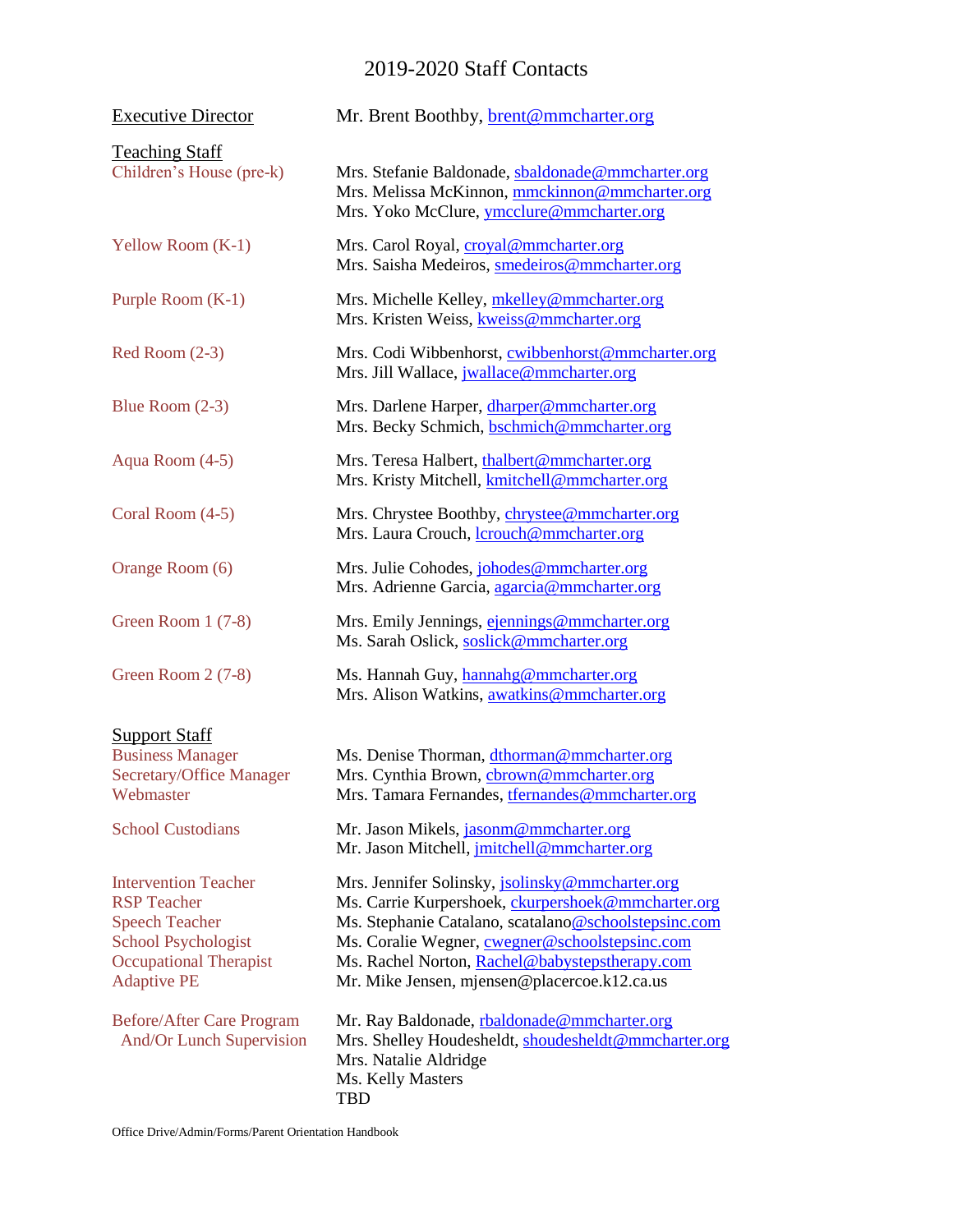## *MMCA's PTA:*

- o The PTA is the main organization at MMCA that plans our community events and fundraisers.
- o One of the main goals of the PTA is to bring the school community together to raise money for activities and programs not fully funded by the school and to increase and strengthen volunteer participation. For more information, please contact the PTA President Melissa Curle at melsellshomes@comcast.net and visit the PTA link on the MMCA website.
- *School calendar*:
	- o The one page school calendar for the year is available on our website at this link: <http://www.mmcharter.org/school-calendar>
	- o Want to know what's happening at MMCA? Please check our Google-based "activities calendar" located at this link on our website: <http://www.mmcharter.org/school-calendar>
- *Bell schedule:*
	- o School starts promptly at 8:30 a.m.
	- $\circ$  On Minimum Days, K-8<sup>th</sup> grade bell schedule: 8:30 a.m. 12:00 p.m.
	- $\circ$  On Mondays, K-8<sup>th</sup> grade bell schedule: 8:30 a.m. 2:00 p.m.
	- o On Tuesdays Fridays:
		- Kindergarten: 8:30 a.m. 2:00 p.m.
		- $1<sup>st</sup> 8<sup>th</sup>$  grade: 8:30 a.m. 3:10 p.m.
		- **Lunch recess / Lunch schedule (note: no lunch on Minimum Days)** 
			- K-1<sup>st</sup> grade: 11:15 a.m. 12:05 p.m.
			- $2<sup>nd</sup> 5<sup>th</sup>$  grade: 11:45 a.m. 12:35 p.m.
			- $6^{th} 8^{th}$  grade: 12:15 p.m. 1:05 p.m.

### **School - Home Communications**

- o Office hours: The MMCA Front Office is open from 8:10 a.m. 3:30 p.m. every school day.
- o Friday Flyers: At the end of each school week, we will send (via email) a weekly flyer about news and activities going on at the school.
- o E-blasts: We will electronically distribute via mass email our *Flyers* and any other announcements that we want to get out to all of our families via our Google Apps distribution list. Simultaneously, we will also post our electronic communications to both our website and our Facebook page. If you have not been receiving our electronic communications, please send an email to our [mmca@mmcharter.org](mailto:mmca@mmcharter.org) account with the subject line "subscribe" and we will add your address. (Please check your spam folder/settings to make sure messages are delivered to your inbox.)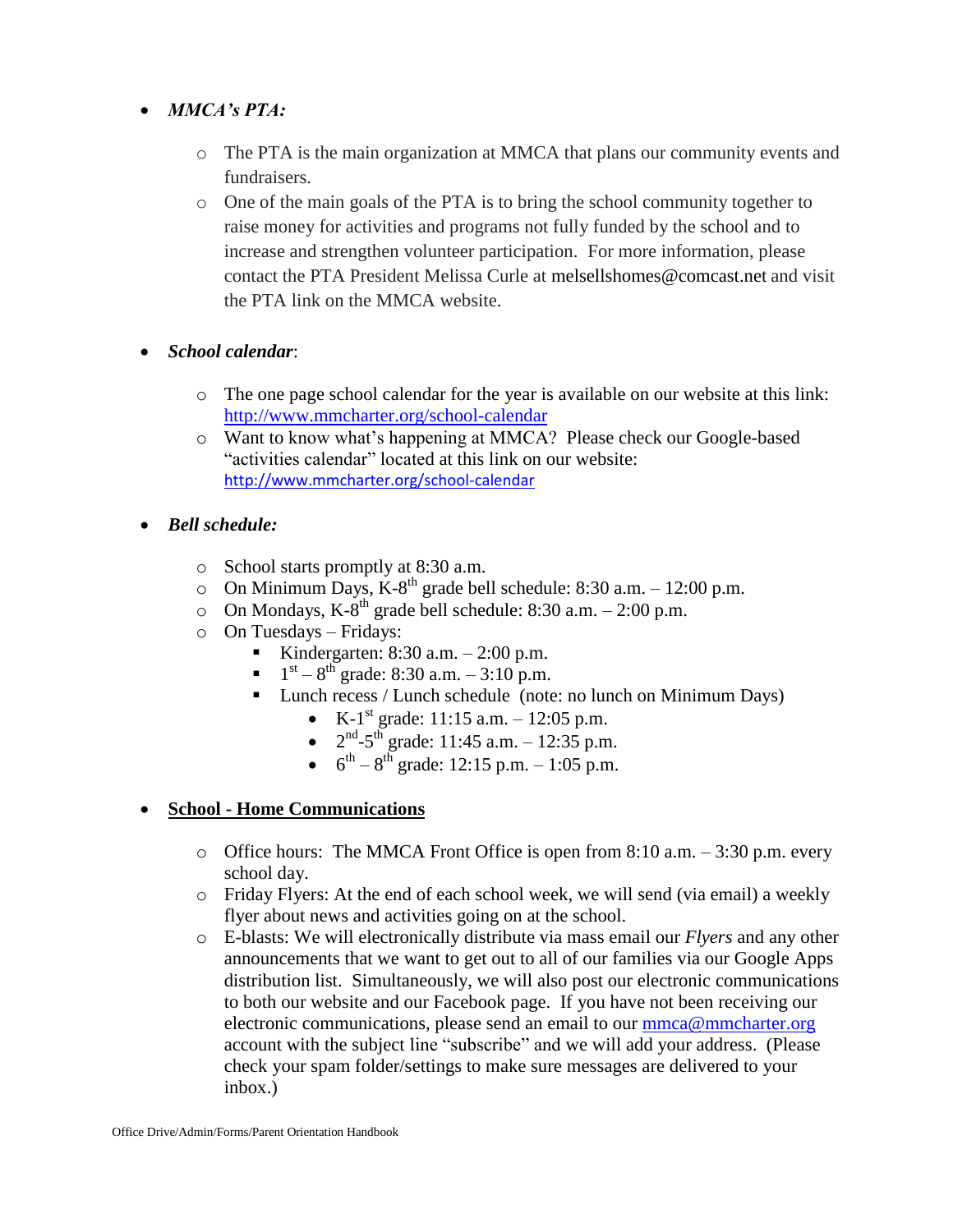o Google Activities Calendar: Our Google calendar on our website lists all of our upcoming and on-going activities. If you would like a school activity added to the school calendar, please email Mrs. Brown at [cbrown@mmcharter.org.](mailto:cbrown@mmcharter.org)

## **MMCA Communications Pathway policy**

o The MMCA Communications Pathway policy is available for viewing at this link: [http://media.wix.com/ugd/4b8266\\_52899ec3ebc94844ae80f4ce0b225c4a.pdf](http://media.wix.com/ugd/4b8266_52899ec3ebc94844ae80f4ce0b225c4a.pdf)

# o **Teacher – Parent Communication**

- Teacher parent communication occurs on multiple levels, including:
	- Notes home:
	- Via e-mail:
	- Class websites; and
	- Teachers are also available to communicate with parents **after pick-up is finished** (approximately 15 minutes after the dismissal bell).

# **Before & After Care Update:**

- $\circ$  Before / After Care (B/A Care) will continue to be based in our Library, utilizing other facilities around campus as well.
- $\circ$  B /A Care is available to K-8<sup>th</sup> grade students from 7:00 a.m. to 8:30 a.m., and from 2:00 p.m. to 6:00 p.m. For questions about the program, please contact our B/A Care Director Ray Baldonade at [rbaldonade@mmcharter.org.](mailto:rbaldonade@mmcharter.org) Updated registration paperwork for our B/A Care program is now available both on the website <http://www.mmcharter.org/blank-mw9kc> and in the front office.

# **Drop-off / Pick-up Procedure:**

Safety is our number one concern when it comes to drop off and pick up. For us to ensure your child's safety, please follow these basic parking lot etiquette guidelines:

- o There is only **one** lane of traffic coming down the long driveway.
- o The Pre-school loop is not to be used to "cut" in front of other cars waiting.
	- Pre-school parents: To ensure safety, NO LEFT TURNS from the preschool drop-off area; please proceed through the parking lot as you exit.
- o If you see a "hole" in the loading/unloading zone, this does not mean that you can go around cars in front of you to get that spot. Please use common courtesy and wait your turn.
- o The right hand lane (closest to the curb) is the only lane that we will allow kids to get into / out of cars from. This is the pick-up/drop-off lane. You are never to leave your car unattended when parked in this lane. PLEASE DO NOT BLOCK CROSSWALKS!
- o The left hand lane in the school parking lot is the drive-thru lane for parking purposes. For safety reasons, it is not the "hurry up and get in the car to bypass the long line" lane. Please use this lane if you are going to PARK your vehicle to drop-off / pick-up your child. Note: The church parking lot is available for MMCA parents during our school day or events at night.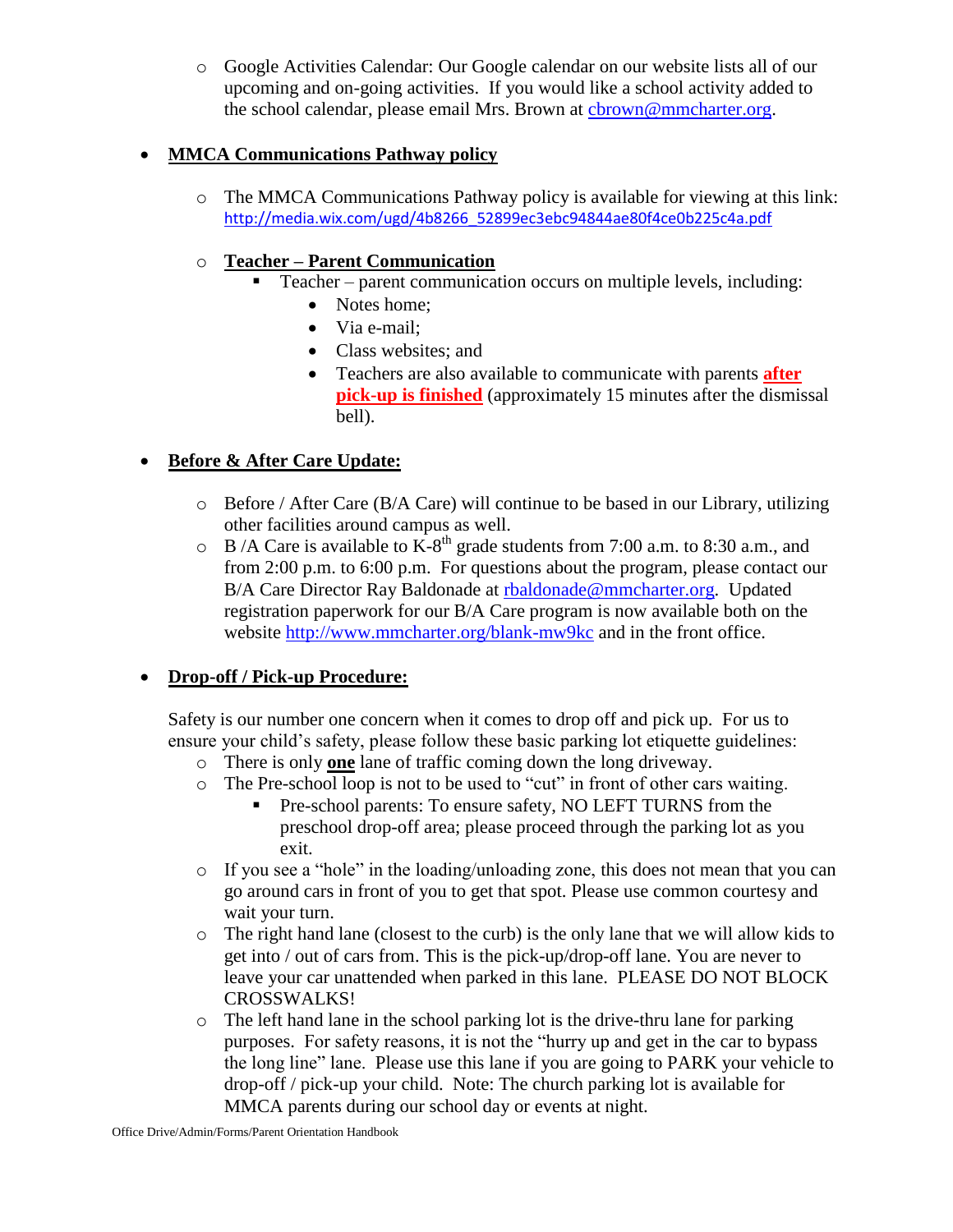- o There are two cross walks for a reason, and we require everyone to use them. It's very important that the cross walk is used, and please hold the hands of the little ones, as they are hard to see over the hoods of cars. Please help us keep you and your family safe and use the cross walks at all times.
- o If at all possible, please have your child load and unload from the passenger side, so that there are no accidents.
- $\circ$  We ask that you drive all the way up to the next car in the unloading/loading zone so that we can get more kids in and out of their cars. Teachers and parent volunteers will be on the sidewalk directing traffic during student pick-up, so please follow their lead.
- o FYI MMCA Families: We are going to be offering "two for one" on volunteer hours for families volunteering to help us with drop-off / pick-up this year.

# **Volunteers**

- o MMCA requests 40 hours per family of volunteering each year. Volunteer hours can be contributed in several ways, including:
	- Helping out in the classrooms;
	- Driving on field trips;
	- Assisting one of our parent groups (PTA, Board of Directors, Community Garden Committee, Art Docent, etc.) with one of their activities;
	- Helping one of our after school clubs or athletic teams;
	- Doing clerical work for the teachers at home;
	- Assisting with drop-off / pick-up

Parent Information Night will be the first of many opportunities to sign up to volunteer for one of these (and several more) activities. During the Back to School Night portion will likewise be an opportunity to sign up for most of our classroom specific volunteer opportunities.

# **Carpools**

o One of the "unique" characteristics of MMCA is that we have families that come from all over the area, ranging from Auburn to Sacramento. For any families looking for carpooling opportunities, we will publish your information in our flyers / newsletters / e-blasts to help assist you in finding a carpool. If you're interested in having a carpool request published, please contact Mrs. Brown in the office at [cbrown@mmcharter.org.](mailto:cbrown@mmcharter.org)

# **MMCA Community Code of Conduct**

MMCA has a detailed Community Code of Conduct, available on our website here: [http://www.mmcharter.org/important-info-forms.](http://www.mmcharter.org/important-info-forms)

The policies that you will find within our Community Code of Conduct include:

1) MMCA Communication Pathways Policy (est. 2005)

- 2) Student-related policies, including:
	- MMCA Student Discipline Policy;
	- Student use of Technology Policy, including Electronic Devices;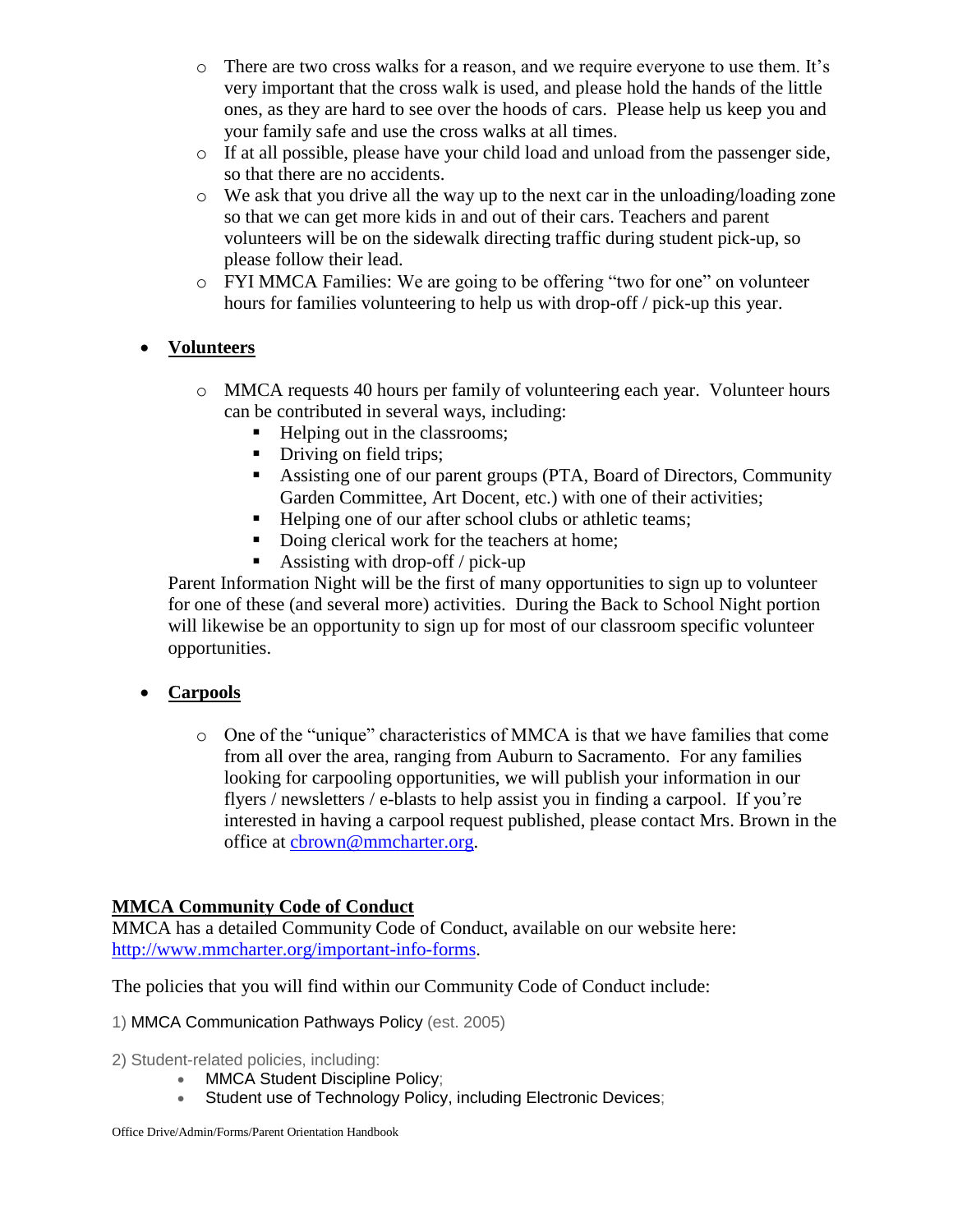- MMCA Extra Curricular Activities Student Code of Conduct;
- Healthy Lunch & Food Policy
- Playground Protocols
- Student Uniform Policy
- 3) Parent-related policies, including:
	- Volunteer Commitment Policy;
	- Visitor & Classroom Observer Guidelines;
	- Parents as "spectators" at School-related events Policy;
	- **Field Trip Agreement to Transport;**
	- M.M.C.A. Events Policy (rev 2007)
	- After School Extra-curricular Activity Leader Policy

### **Safe and Caring Schools Program**

MMCA uses the Safe and Caring Schools Program [\(http://www.safeandcaringschools.com\)](http://www.safeandcaringschools.com/). This is a character education-based program that emphasizes teaching student skills and traits that fit within our Montessori philosophy, including conflict resolution, the 'golden rule', and personal responsibility.

#### **Uniform Policy & Enforcement**

MMCA's Uniform Policy has three primary purposes: behavior management, equality and convenience for parents. A copy of the *school uniform policy* is available here: [http://media.wix.com/ugd/4b8266\\_f8c2ffe62ee94ff3be48e88e101f9277.pdf](http://media.wix.com/ugd/4b8266_f8c2ffe62ee94ff3be48e88e101f9277.pdf)

#### *How will this uniform policy be enforced?*

Students who violate the uniform policy will face an escalating set of consequences, including:

- 1) Having to wear clothes provided by staff from our Community Care clothes closet;
- 2) A uniform non-compliance note being sent home to parents;
- 3) Contacting parents to bring in uniform compliant clothes

I instruct my staff to focus primarily on the "base" tops and bottoms of what the kids are wearing (i.e., solid colored, non logo, blue, green or white tops and navy blue or khaki bottoms, regardless of style).

#### *Free dress days, spirit days, etc.*

We will have several "free dress" and spirit days (both school-wide and classroomrelated) throughout the year. A calendar of the prescheduled "free dress" days will be published on our website. The first scheduled "free dress day" will be August 23, 2019.

*Where to buy school uniform clothes?*

We partner with All Awards in Carmichael for our school specific apparel provider. Their order form is available at our School Store website - [http://www.mmcharter.org/store.](http://www.mmcharter.org/store) We are able to place 'bulk orders' with All Awards approximately 5x per year (they prefer not to process individual orders).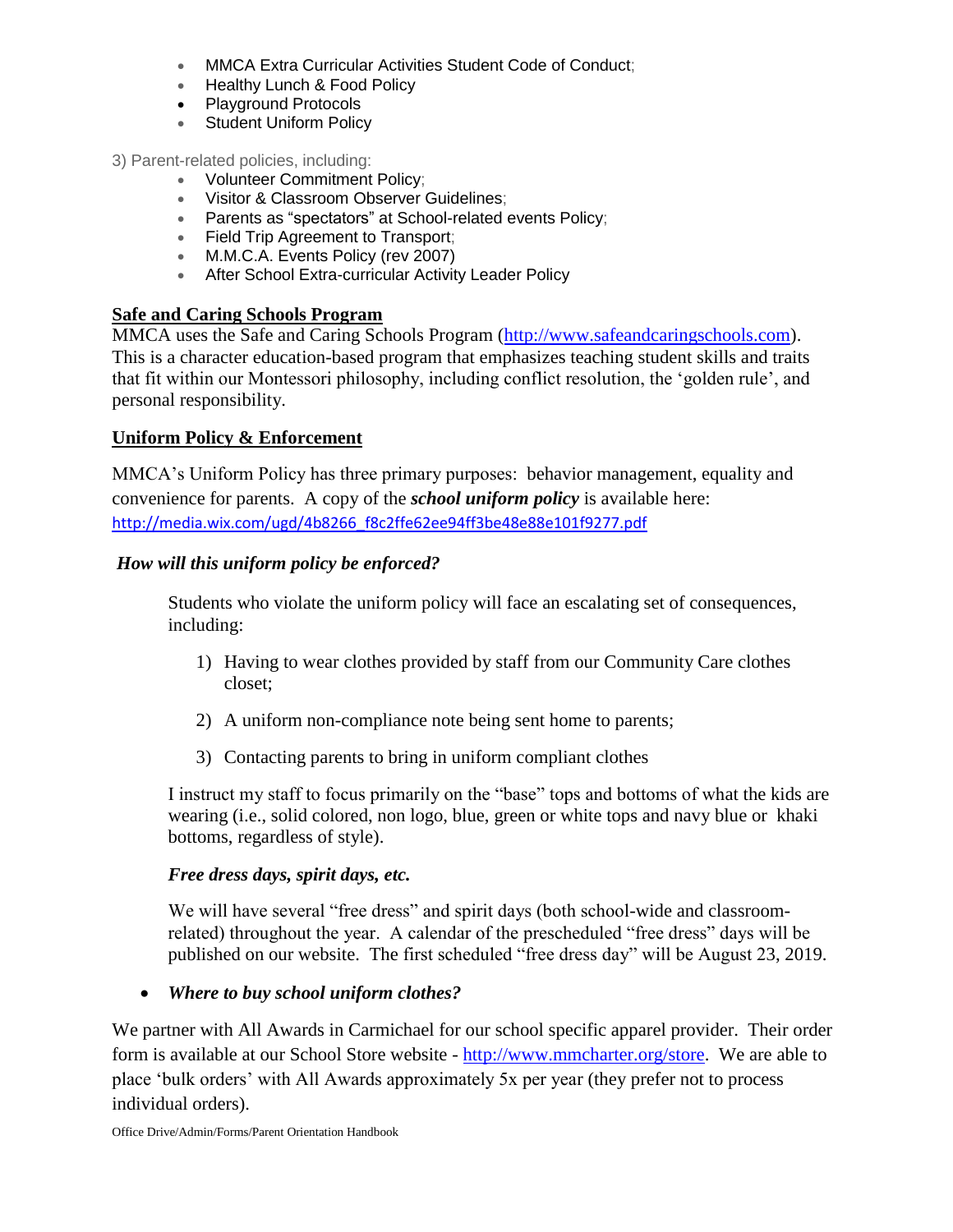o A couple times per year we will host a "used uniforms" clothing exchange.

# **Field Trip Basics**

As a "hands on" learning program that believes in experiential learning, our classroom field trips are an integral part of our program. In order to do our field trips, we rely on parental support for both chaperoning and transportation. Please read our Field trip policy below for information on how to become a field trip driver and the "field trip driver commitment policy." Returning families: Before you can drive on a field trip, we need an updated copy of your DMV print out and current proof of insurance. Please contact Mrs. Brown in the office if you have any questions [\(cbrown@mmcharter.org\)](mailto:cbrown@mmcharter.org).

An electronic copy of our Field Trip Driver policy is available here: [http://media.wix.com/ugd/4b8266\\_1153eaf638dc48a0aae6b027c97b9c85.pdf.](http://media.wix.com/ugd/4b8266_1153eaf638dc48a0aae6b027c97b9c85.pdf) The key components of the policy are:

### **Field Trip Drivers Check List and Reminders**

1. I have signed and returned the Agreement to Transport Students.

2. I have turned in my DMV printout.

3. I have turned in a copy of my Driver's License and Insurance.

I must:

- Use car seats required for all students under 6 years of age and 60 pounds. (to be provided by parent)
- Follow all speed limits
- Drive directly to and from the destinations (no stops)
- Follow the path designated by the teacher staying between the lead and rear teacher
- Have my gas tank filled prior to leaving with students
- Not include siblings
- Under no circumstances buy/give the students snacks or beverages
- Not conduct personal or business cell phone calls
- $\bullet$  Be flexible
- Make every effort to avoid cancelling the day of the trip

### **Hot Lunch**

MMCA is partnering with Revolution Foods this year to provide hot lunch options for our students. Ordering information, pricing, free or reduced lunch eligibility applications and more is posted on our website's "hot lunch" page <https://www.mmcharter.org/hot-lunch> .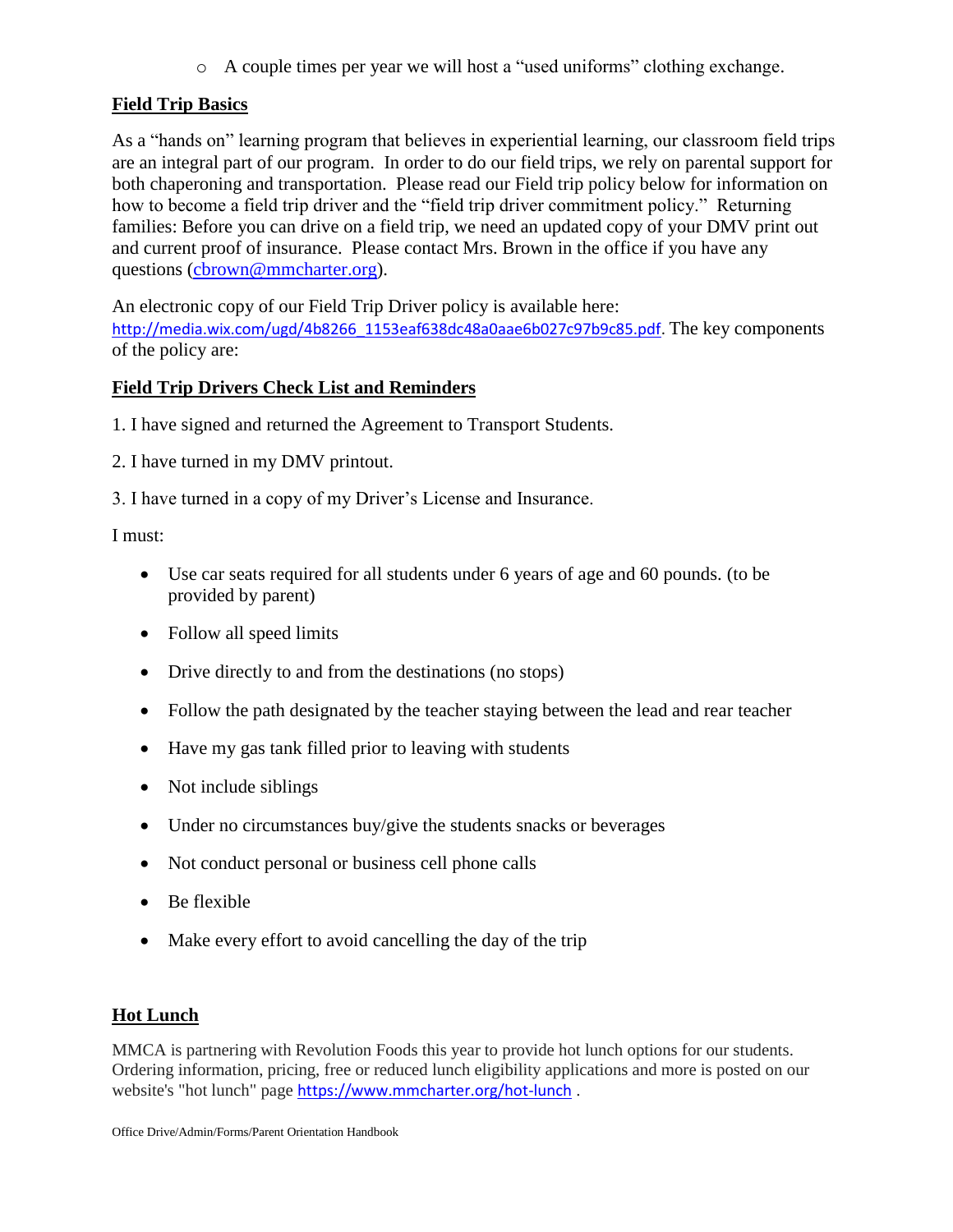### **Medication**

If your child has a medical condition that requires either over-the-counter or prescription medication, the M.M.C.A. Office Team will be happy to dispense medication to your child. ALL Medication is stored in a locked cabinet in the MMCA office. AT NO TIME ARE STUDENTS ALLOWED TO POSSESS THEIR OWN MEDICATION. Before medication can be dispensed, parents need to give us a doctor's note about the medication and fill out our Medication Dispensing form, included here

[http://media.wix.com/ugd/4b8266\\_a5e6f288c15d471c9639b2522d364d68.pdf](http://media.wix.com/ugd/4b8266_a5e6f288c15d471c9639b2522d364d68.pdf)

#### **Electronic devices at school:**

MMCA has an electronic devices policy that basically says students are not allowed to use electronic devices like cell phones, MP3 players and gaming consoles when they are on school grounds.

#### *How will this policy be enforced?*

I recognize that a lot of our kids, regardless of age levels, will have these devices, in particular cell phones. As long as they stay in their backpacks, there will be no issue. Students who need to call their parents will be allowed to do so via school phones. Parents: If you need to communicate with your child(ren), please do so by calling the school and not your child(ren)'s phone. If students are seen overtly violating this policy, it will be enforced. Enforcement may include parent phone calls, detention of the item, etc.

#### **Supplemental Program Information included below:**

- o Watch DOGS
- o Athletics
- o Community Garden & Outdoor Classroom
- o Art Docent Program
- o After School Enrichment Clubs

### **MMCA's Watch DOGS Program**

This is our seventh year participating in the Watch DOGS Program (DOGS = "Dads of Great Students" – national program website: [http://www.fathers.com/watchdogs/\)](http://www.fathers.com/watchdogs/). Our goal this year is to have a volunteer dad on campus for just about every school day after Labor Day. We're going to be having an Informational Meeting about the Program soon. For questions about Watch DOGS, please contact Denise Thorman at [dthorman@mmcharter.org.](mailto:dthorman@mmcharter.org)

### **After School Athletics (MMCA competes in the Sierra Foothill League for Middle Schools):**